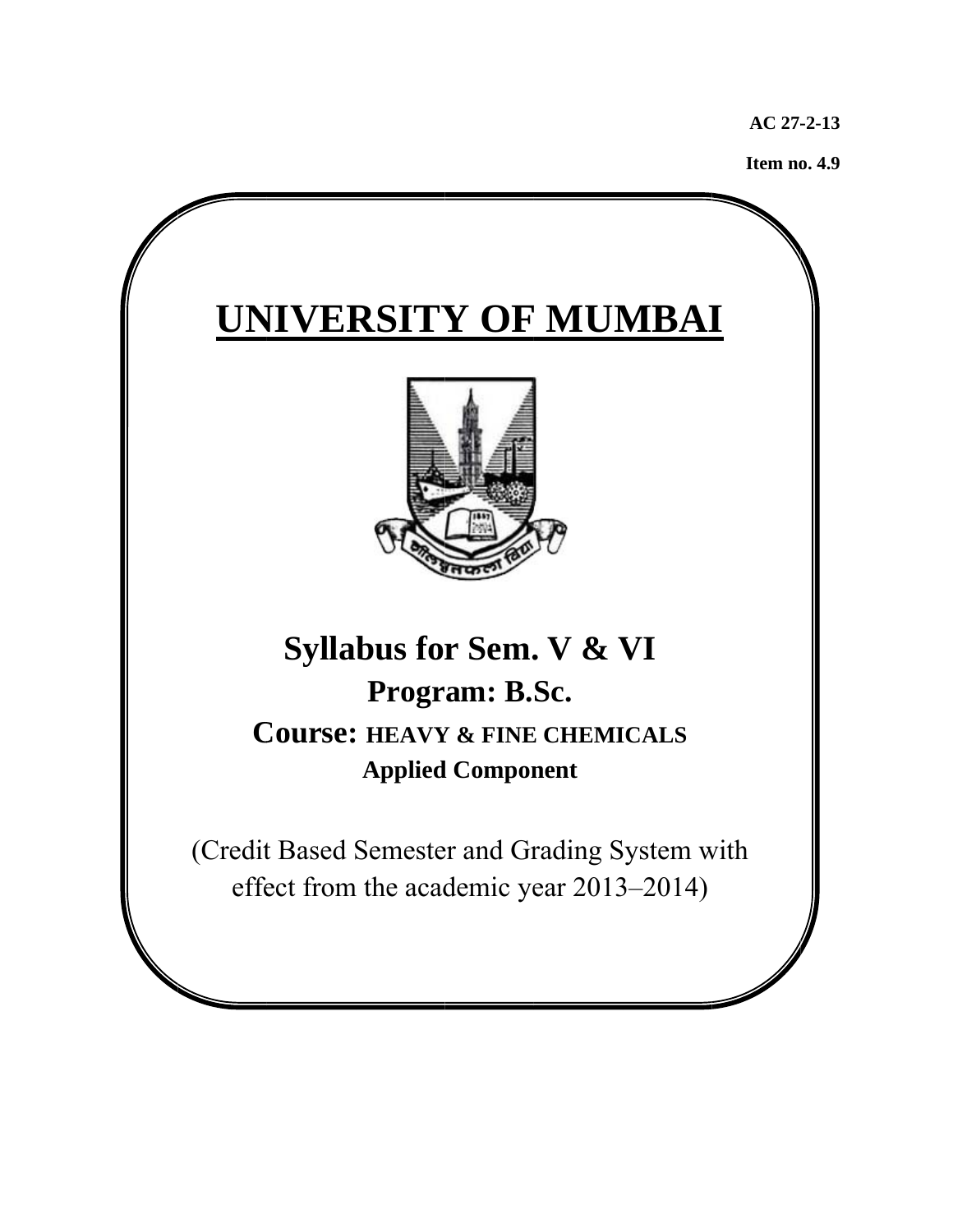# **T.Y.B.Sc. Applied Component HEAVY & FINE CHEMICALS Syllabus Credit Based Semester and Grading System To be implemented from the Academic year 2013-2014**

# **SEMESTER V**

# **Theory USACHFC501**

| <b>UNIT</b>                 | <b>TOPICS</b>                                                                                                                                                                                                                                                                                                                                                                                                                                                                                                                                                                                                    | <b>CREDIT</b>  | <b>L/WEEK</b> |
|-----------------------------|------------------------------------------------------------------------------------------------------------------------------------------------------------------------------------------------------------------------------------------------------------------------------------------------------------------------------------------------------------------------------------------------------------------------------------------------------------------------------------------------------------------------------------------------------------------------------------------------------------------|----------------|---------------|
| $\mathbf I$<br>$\mathbf{I}$ | 1.1 Introduction to Chemical Industry. Explanation of the<br>terms Heavy (Bulk) and Fine (Speciality) Chemicals.<br>2L<br>12 Silicates:<br>a) Introduction to silicates: Properties, structure and types of<br>silicates. Preparation of sodium silicate.<br>4L<br>$b)$ Glass — Composition, types and application.<br>3L<br>1.3 Manufacture and applications of the following: -<br>a) Phosphorous oxychloride.<br>3L<br>3L<br>b) Sodium hydroxide<br>2.1: Pumps for chemical work<br>a) Pumping equipment for liquids — piston pump,<br>diaphragm pump, gear pump. Centrifugal pumps and<br>submersible pumps. | $\overline{2}$ | Δ             |
|                             | 11L<br><b>b</b> ) Vacuum systems oil sealed pumps, ejectors.<br>2.2 Fertilizers: Preparation, properties and uses of                                                                                                                                                                                                                                                                                                                                                                                                                                                                                             |                |               |
|                             | a)Normal superphosphate b)Triple Superphosphate<br>c) Ammonium nitrate<br>d) Ammonium Sulphate<br>4L                                                                                                                                                                                                                                                                                                                                                                                                                                                                                                             |                |               |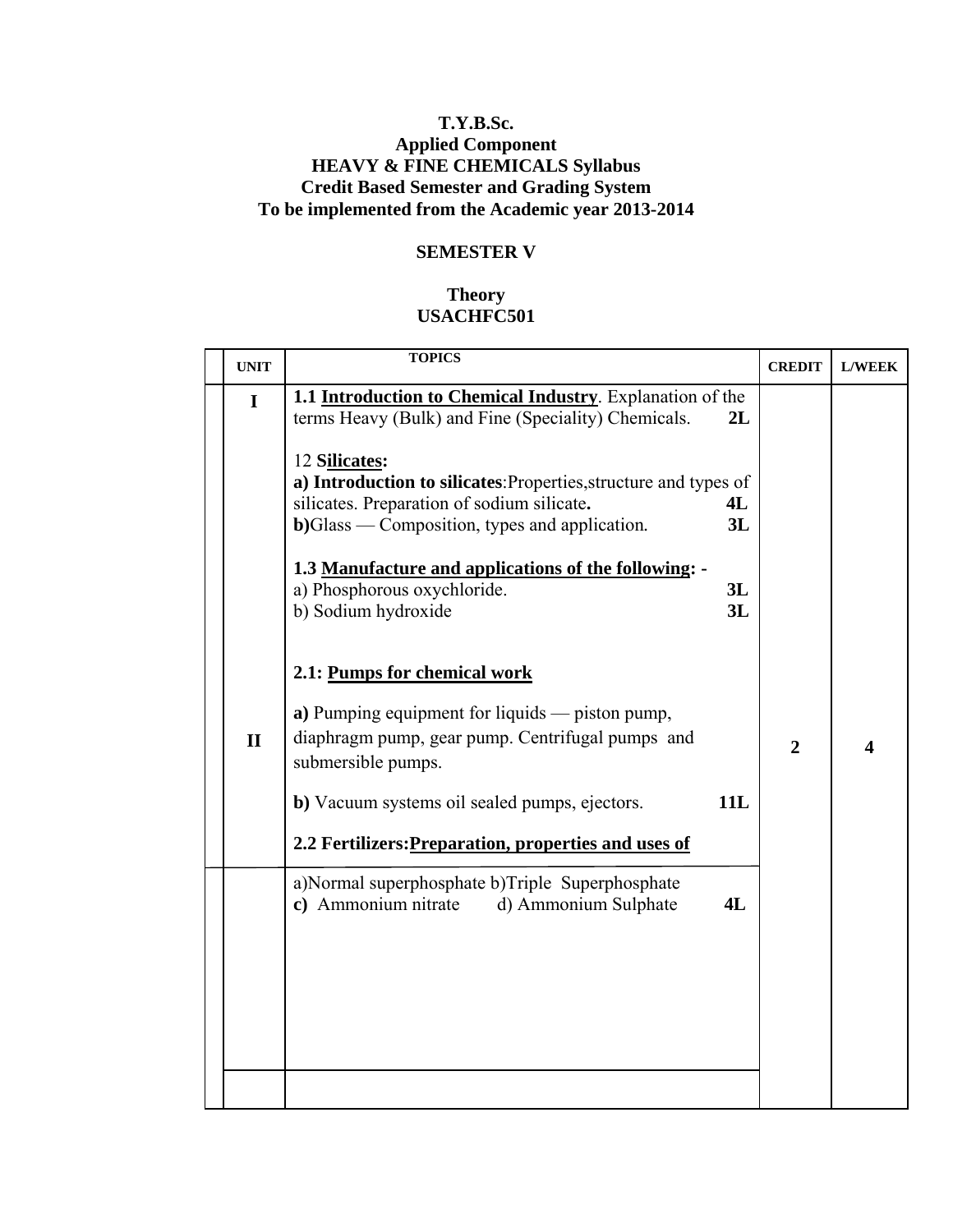| III | 3.1Brief idea about economic aspects of chemical                                                                                                                                                                  |     |  |
|-----|-------------------------------------------------------------------------------------------------------------------------------------------------------------------------------------------------------------------|-----|--|
|     | manufacturing processes Location, Raw material, Energy,                                                                                                                                                           |     |  |
|     | Capital, Manpower, Ecological aspects, Tax benefits.                                                                                                                                                              | 4L  |  |
|     | 3.2 Phase transfer catalysts:                                                                                                                                                                                     |     |  |
|     | Introduction, mechanism of action, advantages and two                                                                                                                                                             |     |  |
|     | examples                                                                                                                                                                                                          | 3L  |  |
|     |                                                                                                                                                                                                                   |     |  |
|     | 3.3 Brief account of perfumes, flavours and sweeteners:                                                                                                                                                           |     |  |
|     | a) <b>Perfumes</b> — Introduction, classification (ethers, esters and<br>essential oils) Composition, formation, blending<br>applications. Synthesis of $\alpha$ and $\beta$ -ionone's from citral. 3L            | and |  |
|     | b) <b>Flavours</b> — Introduction Classification (natural and                                                                                                                                                     |     |  |
|     | synthetic), applications Vanillin, coumarin (structures).                                                                                                                                                         |     |  |
|     | Synthesis of vanillin. -                                                                                                                                                                                          | 2L  |  |
|     | c)Sweetners: Introduction, classification with examples and<br>structures of<br>i) Natural sweetners : Carbohydrates (Glucose, Fructose)<br>ii) Synthetic sweetners: i) Sucralose                                 |     |  |
|     | ii)Sulphonamide: eg Saccharin                                                                                                                                                                                     |     |  |
|     | iii) Peptides: Synthesis of aspartame                                                                                                                                                                             | 3L  |  |
| IV  | 4.1: Industrial solvents:-<br>Brief idea of green solvents. Uses of the following as<br>solvents in industrial processes<br>a) Acetone b) Ethyl acetate c) Isopropanol d) Toluene e)<br>Dimethyl formamide        | 3L  |  |
|     | 4.2 : Introduction to drugs:<br>Terminology, Classification with one example each<br>Synthesis and uses of :-<br>1)Ethambutol2)Mebendazole3)Benadryl 4)Ibuprofen<br>5)Miconidazole                                | 6L  |  |
|     | 4.3: Introduction to dyes:<br>Dye, Chromophore(with example), Auxochrome(with<br>example)<br>Synthesis and uses of the following dyes:-<br>1) Indigo2)Alizarin3)Eriochrome black-T 4) Auramine-O5)<br>Procion-red | 6L  |  |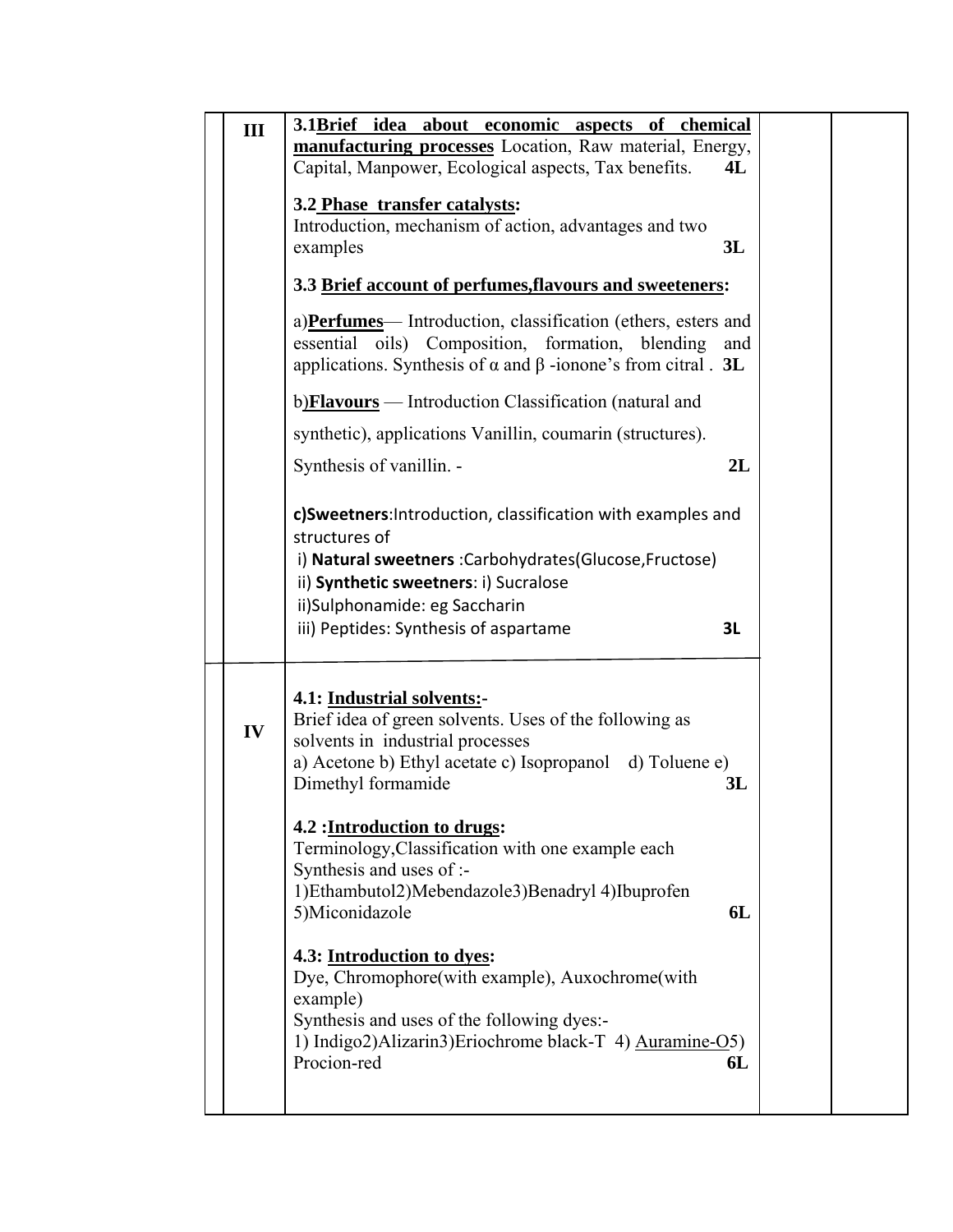| <b>PRACTICALS</b>                                                |  |
|------------------------------------------------------------------|--|
| <b>USACHFC5P1</b>                                                |  |
| 1.1) <b>Inorganic Preparation</b> :                              |  |
| Preparation of Copper sulphate                                   |  |
| 1.2) Organic preparation                                         |  |
| i) Preparation of a) Nerolin b) Cinnamic acid                    |  |
| 2.1 Inorganic estimation                                         |  |
| 2.1.1 Estimation of $Na2CO3$ .10H <sub>2</sub> O in washing soda |  |
| 2.1.2 Determination of thiosulphate content of a commercial      |  |
| hypo solution.                                                   |  |
| 2.1.3 Estimation of available chlorine in the sample of          |  |
| bleaching powder                                                 |  |
| 2.2 Organic estimation                                           |  |
| 2.2.1 Estimation of aspirin by iodometry.                        |  |
| 2.2.2 Estimation of acetic acid in a sample of vinegar           |  |
| 3 Demonstration experiments                                      |  |
| 3.1) Steam distillation                                          |  |
| 3.2) Fractional distillation                                     |  |
|                                                                  |  |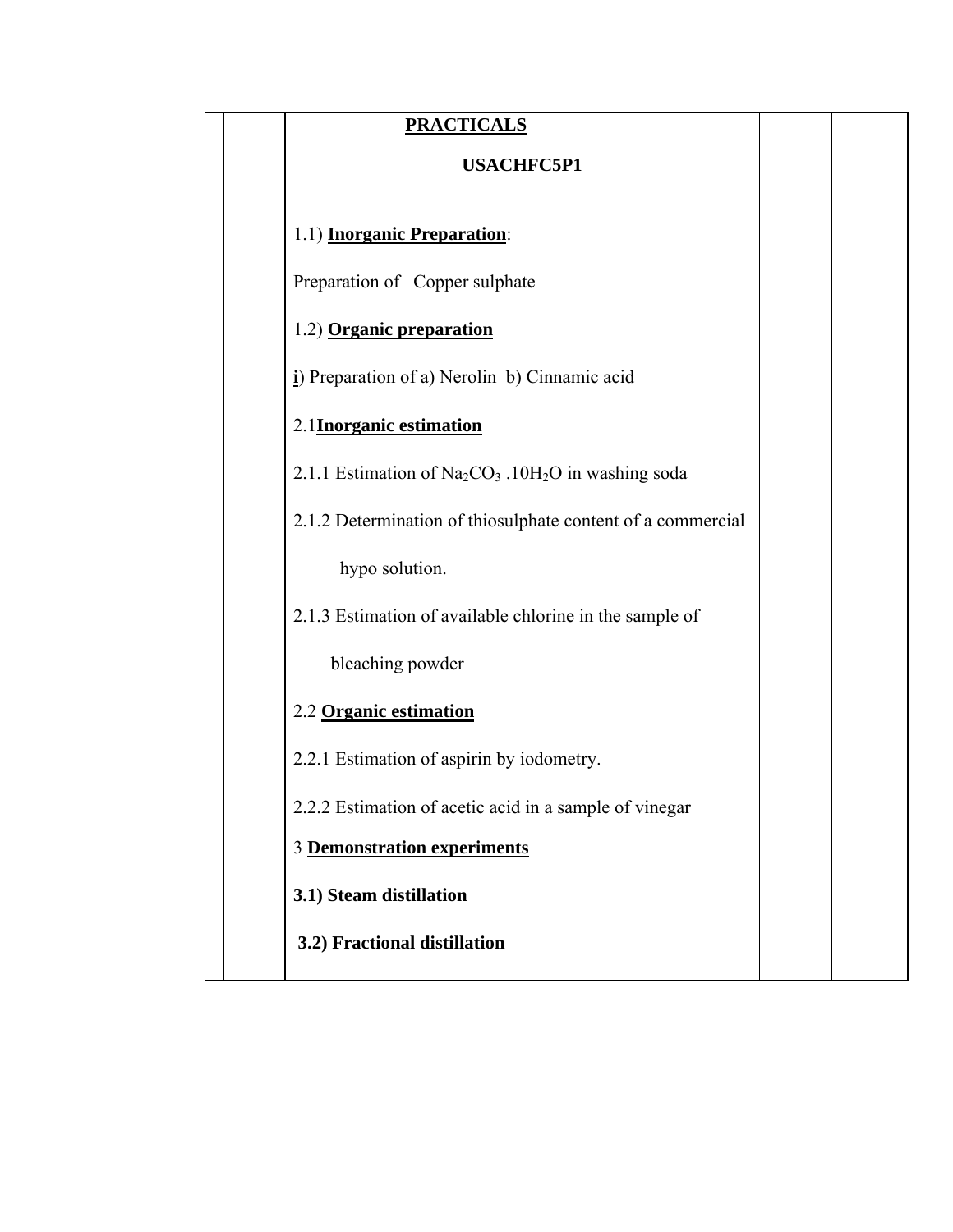|              | <b>SEMESTER VI</b><br><b>Theory</b>                                                                                                                                                                       |          |                |   |
|--------------|-----------------------------------------------------------------------------------------------------------------------------------------------------------------------------------------------------------|----------|----------------|---|
|              | <b>USACHFC601</b>                                                                                                                                                                                         |          |                |   |
| I            | 1.1 Different Sources of Energy<br>Generation, Treatment of boiler feed water, Properties of<br>steam, steam table.                                                                                       | 31.      |                |   |
|              | <b>1.2 Refrigeration:</b> System, media used for cold transfer<br>(i.e. brine and other)                                                                                                                  | 3L       |                |   |
|              | 1.3 Manufacture and applications of the following: -<br>b) Nitric acid<br>a) Hydrogen fluoride<br>c)Sodium dichromate<br>d)Chromium trioxide                                                              | 4L<br>5L |                |   |
| $\mathbf{I}$ | <b>2.1Design of vessel</b> : Classification of chemical reactors,<br>pressure vessels for internal or external pressure,<br>Maintenance, storage vessels for liquids and gases                            | 4L       | $\overline{2}$ | 4 |
|              | 2.2 Manufacture and uses of Industrial gases: Hydrogen<br>and acetylene                                                                                                                                   | 2L       |                |   |
|              | 2.3Industrial preparation of Inorganic Fine chemicals:<br>$KMnO4$ , FeSO <sub>4</sub>                                                                                                                     | 2L       |                |   |
|              | 2.4. Zeolites, Clay and Ion-exchange resin                                                                                                                                                                | 3L       |                |   |
|              | 2.5. Composite materials: Introduction, Constitution of<br>composition, Classification of composites, Particle<br>Reinforced composites, Fibre reinforced<br>composites, Structural composites or Layered |          |                |   |
|              | composites, Applications of composite material.                                                                                                                                                           | 4L       |                |   |
| III          | 3.1 Small scale industry and R and D technology:<br>Need and scope of small scale industry, SSI rules and                                                                                                 |          |                |   |
|              | regulations, R and D, technology transfer, Role of R and D,                                                                                                                                               |          |                |   |
|              | Functional structure of R and D unit, Research strategies                                                                                                                                                 |          |                |   |
|              | and manufacturing interface, University —industry inter                                                                                                                                                   |          |                |   |
|              | face, Patents                                                                                                                                                                                             | 5L       |                |   |
|              |                                                                                                                                                                                                           |          |                |   |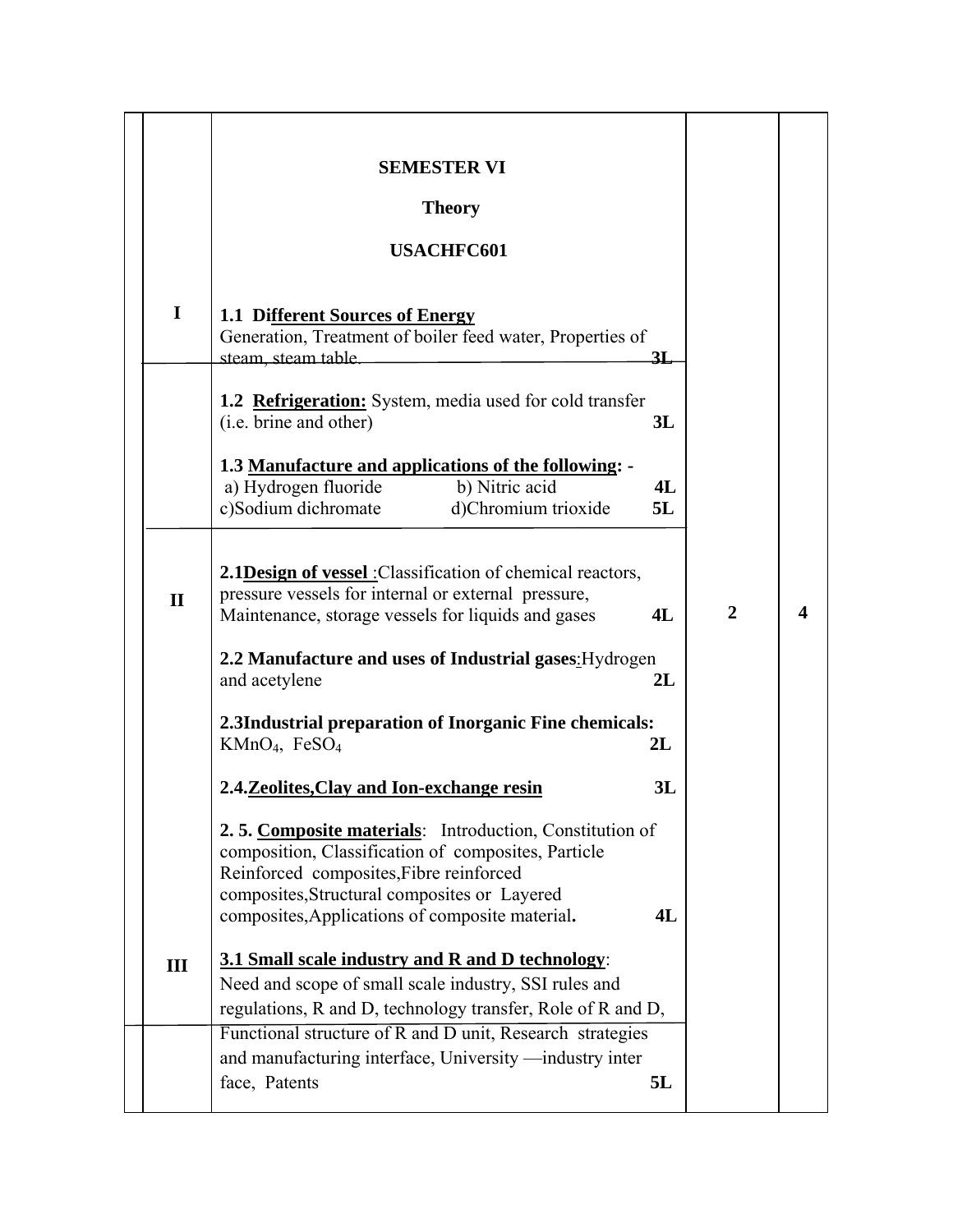|    | 3.2 Agrochemicals                                                                              |    |  |
|----|------------------------------------------------------------------------------------------------|----|--|
|    | Classification with examples, Insect attractants and                                           |    |  |
|    | repellents, plant growth regulators.                                                           | 8L |  |
|    |                                                                                                |    |  |
|    | 3.3Manufacture of soaps: Raw material, Preparation,                                            |    |  |
|    | properties and types of soaps                                                                  | 2L |  |
|    |                                                                                                |    |  |
|    | 4.1 Manufacture of: - Acetic acid, ethyl acetate,                                              |    |  |
|    |                                                                                                |    |  |
| IV | isopropyl alcohol                                                                              | 4L |  |
|    | 4.2 Unit Operations: Crystallisation, Filtration,                                              |    |  |
|    | Distillation, Drying.<br>8L                                                                    |    |  |
|    | 4.3 <b>Fluoroaromatics:</b>                                                                    |    |  |
|    | Introduction, important reagents used for fluorination.                                        |    |  |
|    | Preparation of ortho-fluorotoluene and 3-chloro, 4-fluoro                                      |    |  |
|    | anilines. Application of Teflon<br>3L                                                          |    |  |
|    | <b>PRACTICALS</b>                                                                              |    |  |
|    |                                                                                                |    |  |
|    | <b>USACHFC6P1</b>                                                                              |    |  |
|    | 1.1) <b>Inorganic Preparation</b> :<br>Preparation of Ferrous sulphate                         |    |  |
|    |                                                                                                |    |  |
|    | 1.2) Organic preparation                                                                       |    |  |
|    | i) Preparation of Aspirin                                                                      |    |  |
|    | 2.1Inorganic estimation                                                                        |    |  |
|    | Determination of the amount of phosphoric acid in a given                                      |    |  |
|    | sample. (Students to prepare succinic acid solution for<br>standardization).                   |    |  |
|    |                                                                                                |    |  |
|    | 2.1.2. Determination of the amount of magnesium hydroxide<br>in a commercial milk of magnesia. |    |  |
|    | 2.2 Organic estimation                                                                         |    |  |
|    | 2.2.1 Estimation of ascorbic acid in cola.                                                     |    |  |
|    | 2.2.2 Estimation of ibuprofen in the given sample                                              |    |  |
|    | .3 Demonstration experiments<br>Preparation of cold creams, vanishing cream and local          |    |  |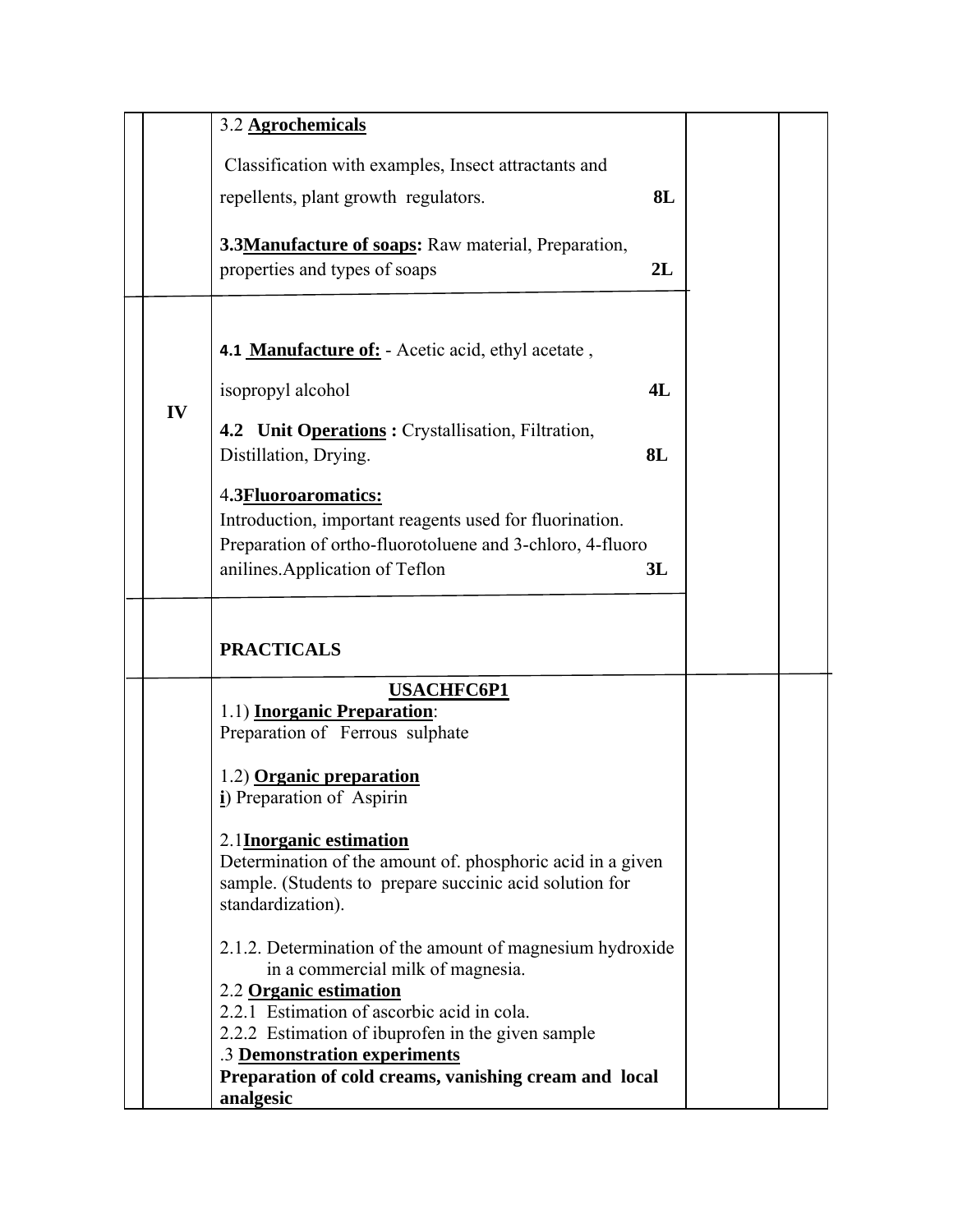## **Practicals**

## **USACHFC6P1 Modality of Assessment :**

## **Theory Examination Pattern:**

## A) Internal Assessment -  $40\%$

# **Theory 40 marks**

| Sr No          | Evaluation type                                                                                                                                                     | <b>Marks</b> |
|----------------|---------------------------------------------------------------------------------------------------------------------------------------------------------------------|--------------|
|                | One Assignments/Case study/Project                                                                                                                                  |              |
| 2              | One class Test (multiple choice questions / objective)                                                                                                              | 20           |
| 3              | Active participation in routine class instructional deliveries (case<br>studies/seminars//presentation)                                                             | 05           |
| $\overline{4}$ | Overall conduct as a responsible student, manners, skill in<br>articulation, leadership qualities demonstrated through organizing<br>co-curricular activities, etc. | 05           |

## **B ) External examination - 60 %**

## **Semester End Theory Assessment - 60% 60 marks**

- i. Duration These examinations shall be of two hours duration.
- ii. Theory question paper pattern :-
- 1. There shall be **five** questions each of **12** marks. On each unit there will be one question & fifth one will be based on all the four units .
- 2. All questions shall be compulsory with internal choice within the questions. Each question will be of **24** marks with options.
- 3. Questions may be sub divided into sub questions a, b, c & d only, each carrying **six** marks **OR** a, b, c, d,e & f only each carrying **four** marks and the allocation of marks depends on the weightage of the topic.

# **Practical Examination Pattern:**

# **(A)Internal Examination:-**

**There will not be any internal examination/ evaluation for practicals.** 

**(B) External (Semester end practical examination) :-**